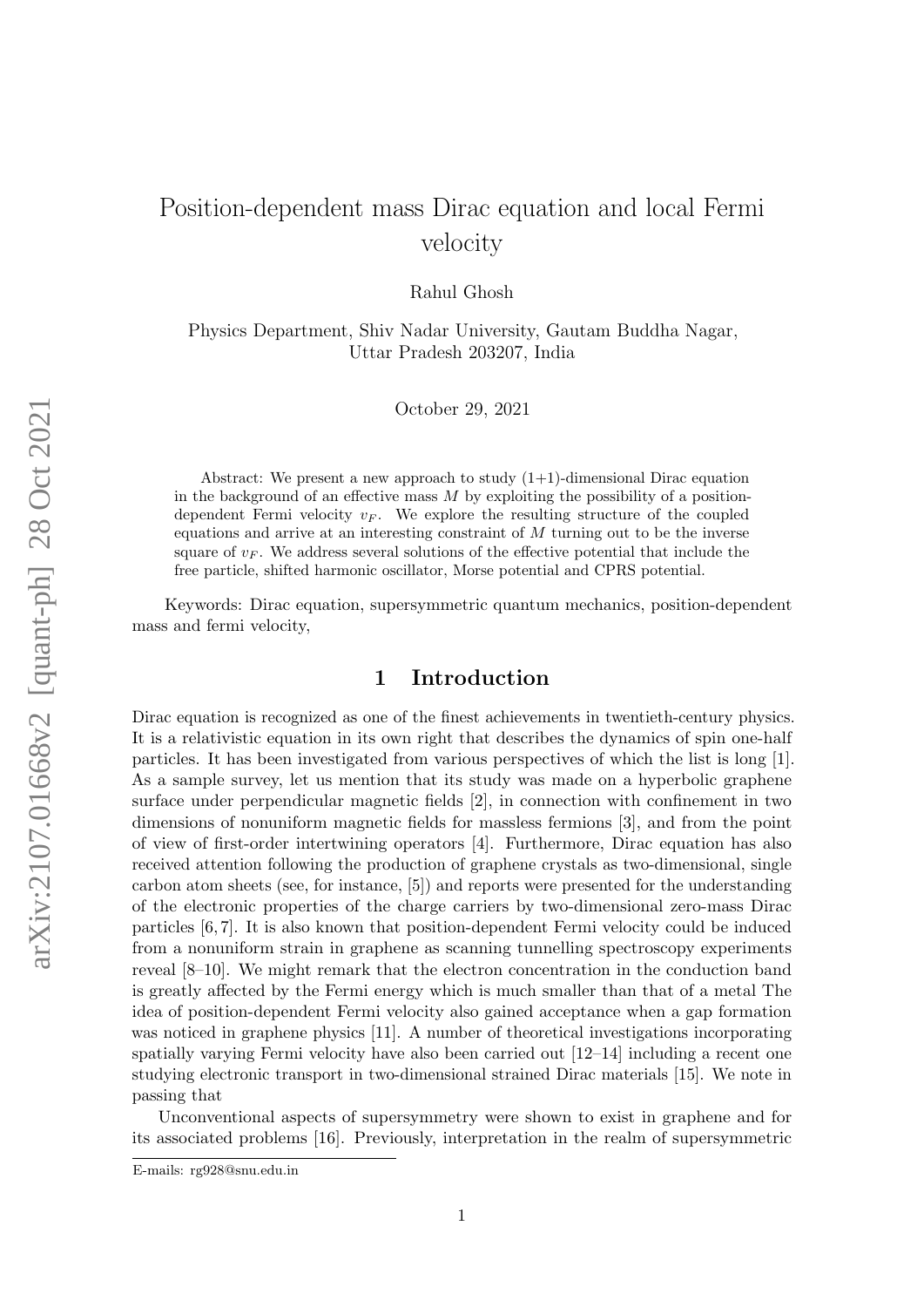quantum mechanics [17, 18] has been given. More recently, the most general form of the one-dimensional Dirac Hamiltonian in the presence of scalar and pseudoscalar potentials was written down and analysed [20] (and references therein) to look for the role of the intertwining relations.

In the underlying structure of Dirac equation, the present work is devoted to extending some of its aspects in the context of position-dependent mass (PDM) and fermi velocity. We have concentrated on the study of the coupled equations, resulting from the spinor interpretation of the 2-component wavefunctions, by considering the effects of space dependent mass as well as Fermi velocity. The aim of this paper is to study  $(1+1)$ dimensional Dirac equation in a PDM theory where Fermi velocity depends on the position.

The paper is organised as follows. In section 2 we introduce the idea of localised Fermi velocity(LFV). In section 3 we explore the PDM issue by comparing with the von Roos form of the effective Hamiltonian. We also explore here the general behaviour of the effective potential. In section 4 we address several classes of examples following from our scheme. Finally a summary is presented in section 5.

# 2  $(1+1)$ -Dirac equation and the PDM

The  $(1 + 1)$ -Dirac Hamiltonian [26, 27] can be expressed in several equivalent forms. One such that suits our convenience is given by

$$
H_D = v_f \sigma_x p_x + \sigma_y W(x) + \sigma_z m v_f^2 + 1 V(x)
$$
\n(2.1)

where 1 is the block-diagonal unit matrix and the associated potential, in general, consists of the electrostatic contribution  $V(x)$ , along with  $W(x)$  which corresponds to the pseudoscalar contribution. We shall see that the latter acts as the superpotential of the system. The standard expressions of the Pauli matrices are known to be

$$
\sigma_x = \begin{pmatrix} 0 & 1 \\ 1 & 0 \end{pmatrix}, \quad \sigma_y = \begin{pmatrix} 0 & -i \\ i & 0 \end{pmatrix}, \quad \sigma_z = \begin{pmatrix} 1 & 0 \\ 0 & -1 \end{pmatrix} \tag{2.2}
$$

The solution of the non-relativistic version of the Dirac equation following from  $H_D$  is known for long in the context of an external magnetic field [28] and for massless particles in  $(2+1)$ -dimensions [29] by operating on a two-component spinor wave function. In the framework of first-order intertwining relations the role of the electrostatic potential  $V(x)$ is ineffective [30].

In the context of treating Dirac equation in the background of PDM, we adopt the von Roos method of converting the kinetic energy operator to a Hermitian form by introducing a set of three ambiguity parameters. In the theoretical studies a number of cases of different choices of ambiguity parameters have been investigated. These correspond to the schemes of Ben Daniel and Duke [21]  $(\alpha = \gamma = 0, \beta = -1)$ , Bastard [22]  $(\alpha = -1, \gamma = \beta = 0)$ , Zhu and Kroemar [23]  $(\alpha = \gamma = -\frac{1}{2})$  $\frac{1}{2}$ ), and redistributed model [24] ( $\beta = \gamma = -\frac{1}{2}$  $\frac{1}{2}, \alpha = 0$ ).

We will focus<sup>1</sup> on the Ben Daniel and Duke model to seek correspondence of the resulting Schrödinger form for the two cases of the Dirac Hamiltonian when the latter is applied on the spinor wave equation. The Ben Daniel and Duke model is a physically interesting model and has found, among other places, applications in nanowire semiconductor heterostructure ( [25] and references therein). In fact, one can construct eigenstates and spectral values of nanowires having different cross-sectional shape and/or varying composition.

 $1$ Of course, we can readily extend to other PDM types by changing the values of the ambiguity parameters.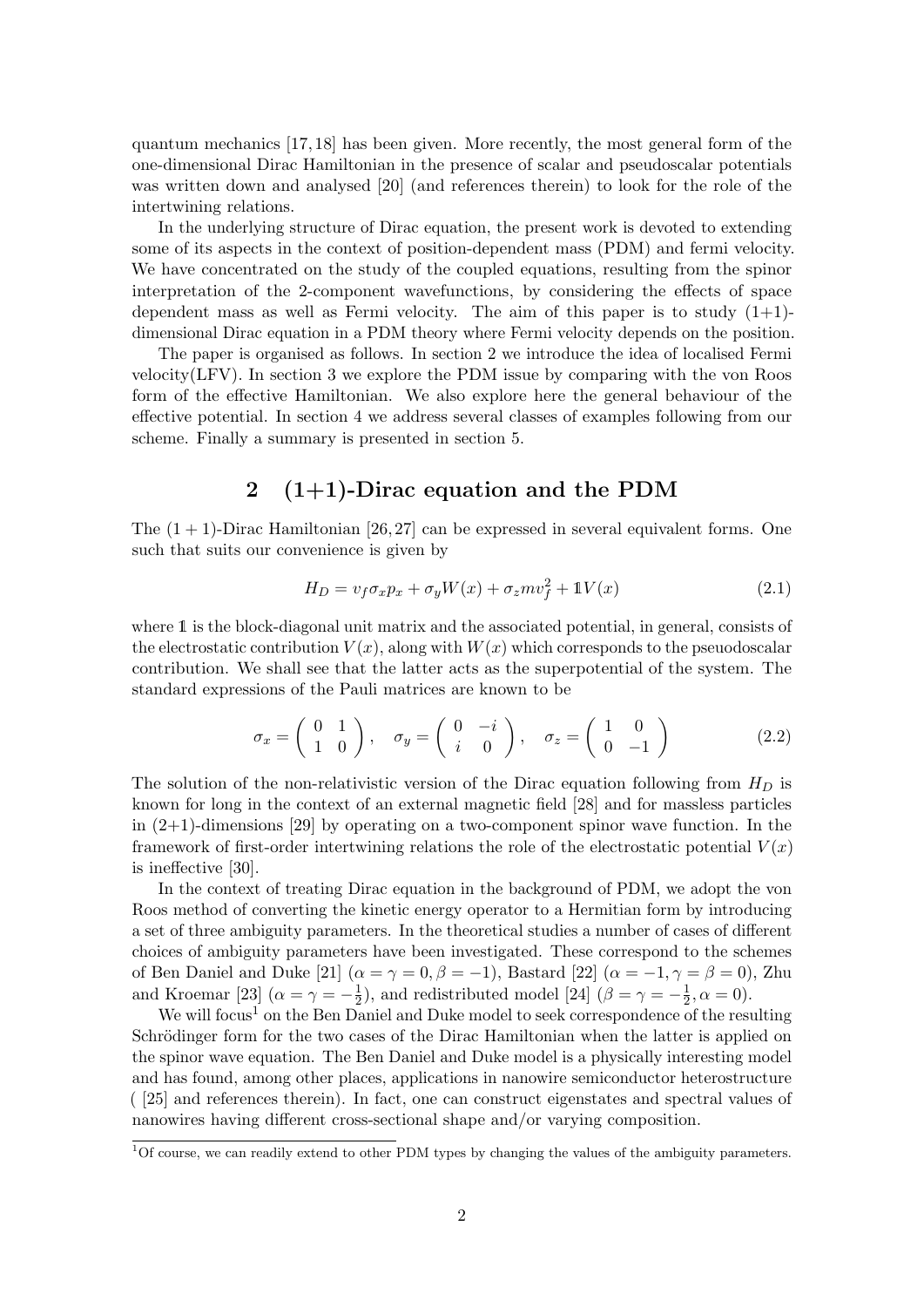A combination of Fermi velocity and the mass function carries the bulk information of the material properties of the Dirac particle [31]. Indeed, these give rise to the possibility of producing a heterostructure. Since the Fermi velocity can vary from material to material, such a scenario is comprehensible in condensed matter physics [32]. In the following section we will enquire how a localized Fermi velocity influences the Dirac equation.

## 3 Localized Fermi Velocity

Let us modify (2.1) by incorporating a modulated velocity in 1-dimensional heterostructure as follows

$$
H_D = \sqrt{v_f(x)} \sigma_x p_x \sqrt{v_f(x)} + \sigma_y W(x) + \sigma_z m(x) v_f^2(x)
$$
\n(3.1)

where following [32] the position dependence in the mass and Fermi velocity has been taken into account. Then the following matrix structure of  $H_D$  emerges

$$
H_D = \begin{pmatrix} m v_f^2 + V & -i\hbar \sqrt{v_f} \partial \sqrt{v_f} - iW \\ -i\hbar \sqrt{v_f} \partial \sqrt{v_f} + iW & -m v_f^2 + V \end{pmatrix}
$$
(3.2)

In (3.2), the quantities m,  $v_f$ , V and W are arbitrary function of x. Applying  $H_D$  on a two-component spinor wavefunction having components  $(\psi_+, \psi_-)^T$ , the Dirac equation assumes the form

$$
\begin{pmatrix} mv_f^2 + V & -i\hbar\sqrt{v_f}\partial\sqrt{v_f} - iW \\ -i\hbar\sqrt{v_f}\partial\sqrt{v_f} + iW & -mv_f^2 + V \end{pmatrix} \begin{pmatrix} \psi_+ \\ \psi_- \end{pmatrix} = E \begin{pmatrix} \psi_+ \\ \psi_- \end{pmatrix}
$$
 (3.3)

where  $E$  is the energy eigenvalue. These result in a set of coupled equations

$$
(-i\hbar\sqrt{v_f}\partial\sqrt{v_f} - iW)\psi_- = D_-\psi_+\tag{3.4}
$$

$$
(-i\hbar\sqrt{v_f}\partial\sqrt{v_f} + iW)\psi_+ = D_+\psi_-\tag{3.5}
$$

where we adopted natural units  $\hbar = 1$  and  $D_+ = (E + mv_f^2 - V)$  and  $D_- = (E - mv_f^2 - V)$ . Through disentanglement we get for the upper component

$$
-\frac{v_f^2}{D_+} \frac{d^2 \psi_+}{dx^2} - \frac{d}{dx} \left(\frac{v_f^2}{D_+}\right) \frac{d\psi_+}{dx} + \left[\frac{1}{D_+} \left(W^2 - \frac{1}{4} v_f'^2 - \frac{1}{2} v_f v_f''\right) + v_f \frac{d}{dx} \left(\frac{W}{D_+}\right) - \frac{1}{2} v_f v_f' \frac{d}{dx} \left(\frac{1}{D_+}\right) \right] \psi_+ = D_- \psi_+ \tag{3.6}
$$

and a similar one for the lower component

$$
-\frac{v_f^2}{D_-} \frac{d^2 \psi_-}{dx^2} - \frac{d}{dx} \left(\frac{v_f^2}{D_-}\right) \frac{d\psi_-}{dx} + \left[\frac{1}{D_-} \left(W^2 - \frac{1}{4} v_f'^2 - \frac{1}{2} v_f v_f''\right) - v_f \frac{d}{dx} \left(\frac{W}{D_-}\right) - \frac{1}{2} v_f v_f' \frac{d}{dx} \left(\frac{1}{D_-}\right) \right] \psi_- = D_+ \psi_- \tag{3.7}
$$

For onward calculations we will employ Mustafa's invariant relation [13]  $m(x)v_f^2(x) = m_0v_0^2$ , where  $m_0$  and  $v_f = v_0$  refers to their constant values and also set  $V(x) = 0$ . As a result both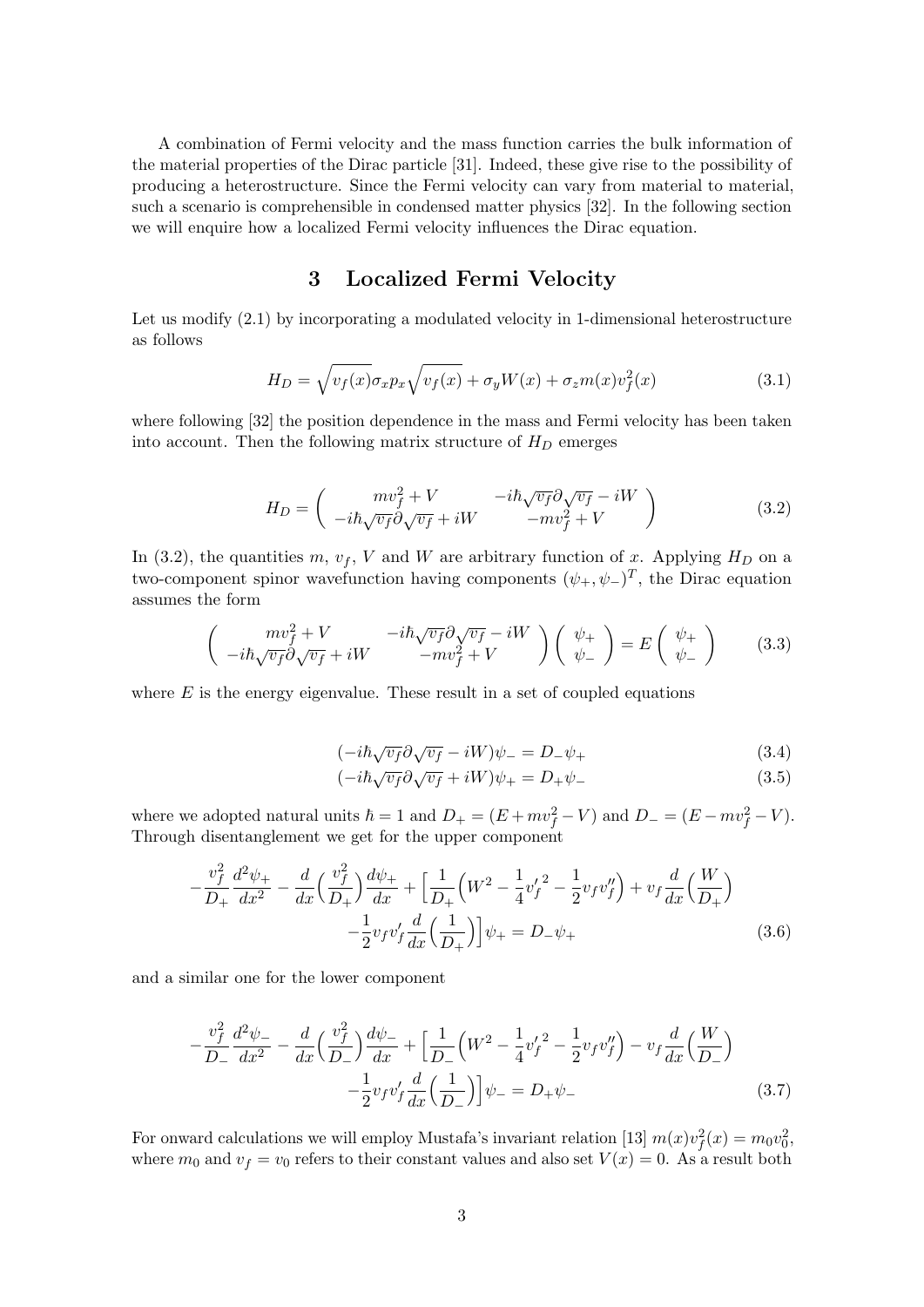$D_+ = E + m_0 v_0^2$  and  $D_- = E - m_0 v_0^2$  turn out to be constant. After some straightforward rearrangement we are led to the following uncoupled equations

$$
-v_f^2 \frac{d^2 \psi_+}{dx^2} - \frac{d}{dx} (v_f^2) \frac{d\psi_+}{dx} + \left[ \left( W^2 - \frac{1}{4} v_f'^2 - \frac{1}{2} v_f v_f'' \right) + v_f W' \right] \psi_+ = (E^2 - m_0^2 V_0^4) \psi_+ \tag{3.8}
$$

$$
-v_f^2 \frac{d^2 \psi_-}{dx^2} - \frac{d}{dx} (v_f^2) \frac{d\psi_-}{dx} + \left[ \left( W^2 - \frac{1}{4} v_f'^2 - \frac{1}{2} v_f v_f'' \right) - v_f W' \right] \psi_- = (E^2 - m_0^2 V_0^4) \psi_- \tag{3.9}
$$

Interestingly, if we transform the paired wavefunctions according to

$$
\psi_{\pm}(x) = \frac{1}{\sqrt{v_f(x)}} \Phi_{\pm}(y(x))
$$
\n(3.10)

where the function  $y(x)$  is defined by

$$
y(x) = \int_{-\infty}^{x} \frac{dz}{v_f(z)} + constant \tag{3.11}
$$

then the two component equations 3.8 and 3.9 make over to the forms

$$
-\frac{d^2\Phi_{\pm}(y)}{dy^2} + \left[ \left( W^2(x(y)) \pm v_f(x(y)) W'(x(y)) \right) \right] \Phi_{\pm}(y) = (E^2 - m_0^2 v_0^4) \Phi_{\pm}(y) \tag{3.12}
$$

these can be viewed as the equations for the extended SUSY partner potentials. Indeed the reduction to their standard SUSY representations is obvious in the constant  $v_f$  case.

# 4 A new look at the PDM problem

The scenario of PDM [33] has been widely studied in the literature. These include setting up of an extended scheme to generate the associated class of potentials [34] and examining the consequences of a deformed shape invariance condition [35], a general strategy to tackle solvable potentials [40], exploring point canonical transformation [41], seeking new types of exact solutions for an effective mass system [42, 43], investigating on the sphere and hyperbolic plane [44], looking for invariants and spectrum generating algebras [45], analyzing consistency of indefinite effective mass [46], and obtaining analytical results for PDM problems [47]. Interest in PDM systems was triggered by the physical problems pertaining to compositionally graded crystals [48], quantum dots [49], liquid crystals [50] etc.

A general strategy of writing down a hermitian form of the effective-mass kinetic energy operator  $\hat{T}$  for PDM guided mechanical systems was given in [33]. In terms of a position-dependent mass function  $\mu(x)$ , the kinetic energy operator  $\hat{T}$  in this case takes the form

$$
\hat{T} = -\frac{\hbar^2}{4} (\mu^{\eta}(x)p\mu^{\beta}(x)p\mu^{\gamma}(x) + \mu^{\gamma}(x)p\mu^{\beta}(x)p\mu^{\eta}(x)) \tag{4.1}
$$

It is found to contain a set of ambiguity parameters  $\eta$ ,  $\beta$  and  $\gamma$  which are controlled by the relation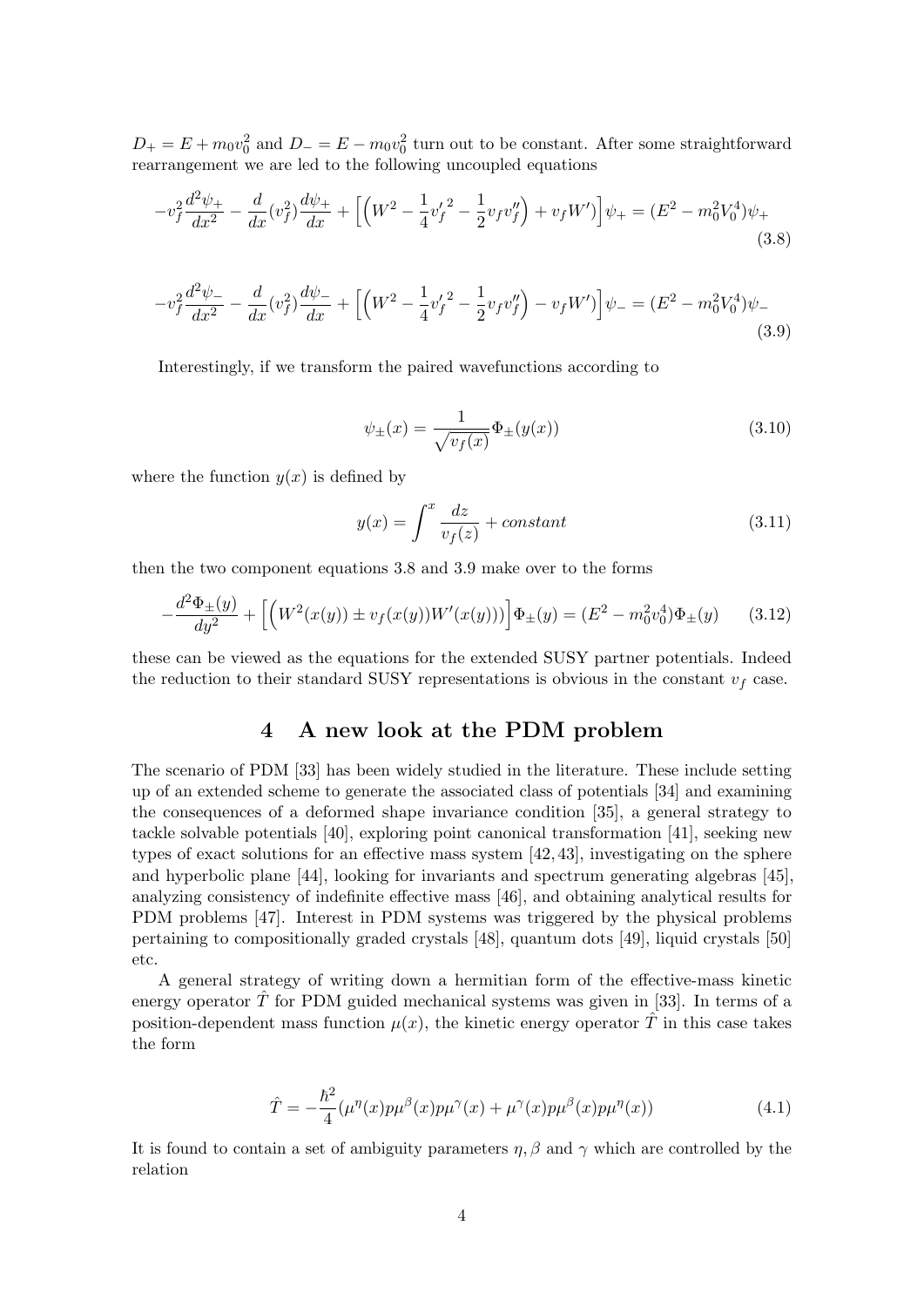$$
\eta + \beta + \gamma = -1 \tag{4.2}
$$

We emphasize that the ordering of the non-commutative momentum and mass operators have been so arranged in (3.1) that the resulting form of the kinetic energy operator  $\hat{T}$ is rendered Hermitian. Although its form is not unique, other acceptable representations inevitably reduce to one of the special cases discussed earlier in the introduction and show equivalence to a reasonable accuracy [48].

On replacing  $\mu(x) = \mu_0 M(x)$  the time-independent Schrödinger equation can be converted to [34]

$$
H\phi(x) = \left[ -\frac{d}{dx}\frac{1}{M(x)}\frac{d}{dx} + V_{eff} \right] \phi(x) = \epsilon \phi(x)
$$
\n(4.3)

where the effective potential  $V_{eff}$  is seen to depend on the mass function,  $M(x)$  and its derivatives

$$
V_{eff} = \mathcal{V}(x) + \frac{1}{2}(\beta + 1)\frac{M''}{M^2} - [\eta(\eta + \beta + 1) + \beta + 1]\frac{M'^2}{M^3}
$$
(4.4)

In (3.4) the primes are refer to the derivatives with respect to x and  $\mathcal{V}(x)$  corresponds to some given potential. Corresponding to the parameters of the Ben Daniel-Duke formalism [21], the effective potential  $V_{eff}(x)$  coincides with the system potential  $V(x)$ .

It is useful to point out that it was shown by Bagchi et al [35] several years ago that on setting  $M = g^{-2}(x)$ , (3.3) could be transformed to

$$
H\phi(x) = \left[ -\left(\sqrt{g(x)}\frac{d}{dx}\sqrt{g(x)}\right)^2 + V_{eff}(x) \right] \phi(x) = E\phi(x) \tag{4.5}
$$

Comparing (4.3) with (3.8) and (3.9) we readily see that the mass function  $M(x)$ , for both upper  $(+)$  and lower  $(-)$  components, coincides and given by the inverse square of the Fermi velocity

$$
M_{\pm}(x) = \frac{1}{v_f^2(x)}\tag{4.6}
$$

In other words,  $g(x)$  plays the role of local Fermi velocity. This is one of important realization of this work. We now proceed to show how the above result impacts the effective potential and solve for their corresponding forms.

# 5 Some examples of solvable systems

#### 5.1 Free Particle

Choosing the pseudoscalar potential to be constant i.e  $W(x) = \omega_0$  will correspond to the free particle case. With the following form of the LFV  $v_f(x) = a^2x^2 + 1$ , the partner SUSY potentials assume the forms

$$
V_{\pm}(x) = \omega_0^2 \tag{5.1}
$$

These correspond to just a constant shift in the energy level i.e constant-potential in whole x-line. A point to notice is that if we transform  $y = \frac{1}{a}$  $\frac{1}{a} \tan^{-1}(ax) \in \left(\frac{-\pi}{2a}\right)$  $\frac{-\pi}{2a}, \frac{\pi}{2a}$  $\frac{\pi}{2a}$ , the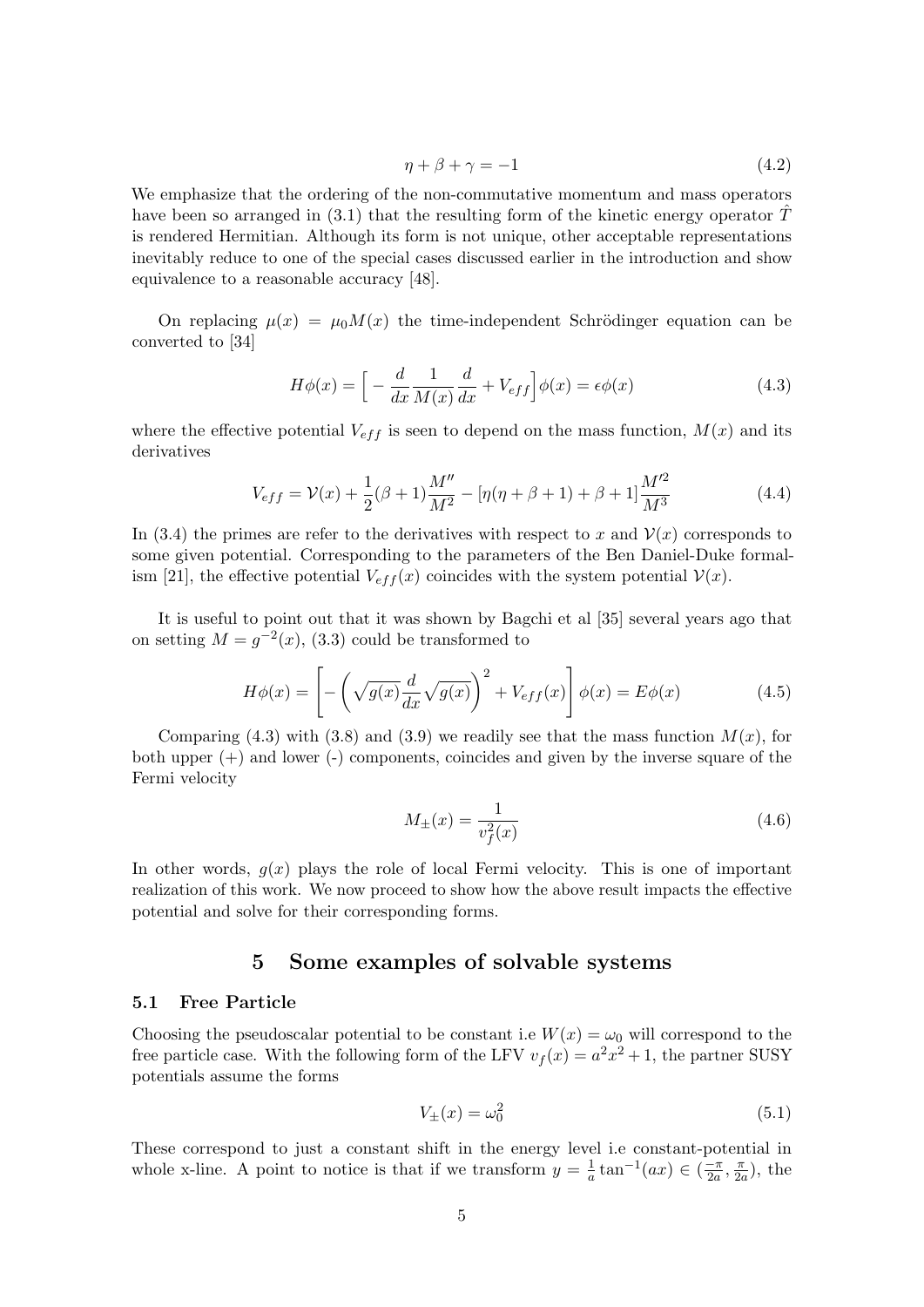free-particle problem gets transformed to the case of the infinite square well potential which satisfies the Schrödinger equation

$$
-\frac{d^2\Phi_{\pm}(y)}{dy^2} + k^2\Phi_{\pm}(y) = 0
$$
\n(5.2)

where  $k^2 = E^2 - m_0^2 v_0^4 - \omega_0^2$ . The normalized solutions are of the same forms for both the component(upper and lower) and are given by

$$
\Phi_n(y) = \begin{cases} \sqrt{\frac{2a}{\pi}} \sin(k_n y), & \text{for even n} \\ \sqrt{\frac{2a}{\pi}} \cos(k_n y), & \text{for odd n} \end{cases}
$$
(5.3)

where the wavevector  $k_n = an$  and the associated energy eigenvalues are

$$
E_n^2 = a^2 n^2 + m_0^2 v_0^4 + \omega_0^2 \tag{5.4}
$$

For completeness we furnish the forms of the wavefunctions in the  $x$ -coordinate

$$
\psi_n(x,a) = \begin{cases} \sqrt{\frac{2a}{\pi}} \frac{\sin(n(\tan^{-1}(ax))}{\sqrt{1+a^2x^2}}, & \text{for even n} \\ \sqrt{\frac{2a}{\pi}} \frac{\cos(n(\tan^{-1}(ax))}{\sqrt{1+a^2x^2}}, & \text{for odd n} \end{cases}
$$
(5.5)

where the presence of the parameter  $a$  is explicitly indicated in the argument of the wavefunction.

#### 5.2 Shifted Harmonic Oscillator

Here we inquire in to the possibility of the pseudoscalar potential varying inversely proportional to LFV i.e  $W(x) = (ae^{\alpha x} + b)$  and consider the damping form of the latter i.e.  $v_f(x) = v_0 e^{-\alpha x}$ . Then the Schrödinger equation (3.12) is turned into the form

$$
-\frac{d^2\Phi_{\pm}(y)}{dy^2} + V_{\pm}(x(y))\Phi_{\pm}(y) = (E^2 - m_0^2 v_0^4)\Phi_{\pm}(y)
$$
\n(5.6)

where the potential reads  $V_{\pm}(x) = a^2 e^{2\alpha x} + 2abc^{\alpha x} + (b^2 \pm v_0 a\alpha)$ . This is well known to be the Morse type potential. Opting for the transformation converting the full-line  $(-\infty, \infty)$ to the half-line representation through  $y = \frac{1}{y_0}$  $\frac{1}{v_0\alpha}e^{\alpha x}\in(0,\infty)$ , one readily moves over to the shifted half-harmonic oscillator  $V_{\pm}(y) = a^2v_0^2\alpha^2y^2 + 2abv_0\alpha y + (b^2 \pm v_0 a\alpha)$ . For the concrete case  $b = 0$  (5.6) can be rewritten as

$$
-\frac{d^2\Phi_{\pm}(y)}{dy^2} + \left[\frac{1}{2}\omega^2 y^2 \pm \frac{1}{\sqrt{2}}\omega\right]\Phi_{\pm}(y) = (E^2 - m_0^2 v_0^4)\Phi_{\pm}(y)
$$
(5.7)

where  $\omega =$ √  $2v_0a\alpha$ . Both  $\Phi_{\pm}(y)$  possess eigenfunctions described by the Hermite polynomials

$$
\Phi_n(y) = \frac{1}{\sqrt{\sqrt{\pi} 2^n n! x_0}} e^{-\frac{y^2}{2y_0^2}} H_n\left(\frac{y}{y_0}\right), \quad n = 1, 3, 5, ... \tag{5.8}
$$

where  $y_0 = \sqrt{\frac{2}{\omega}}$  $\frac{2}{\omega}$ . The explicit energies for the upper and lower component are

$$
E_n^2 = \omega(n + \frac{1}{2}) \pm \frac{1}{2}\omega^2 + m_0^2 v_0^4 \quad \text{where } n = 1, 3, 5...
$$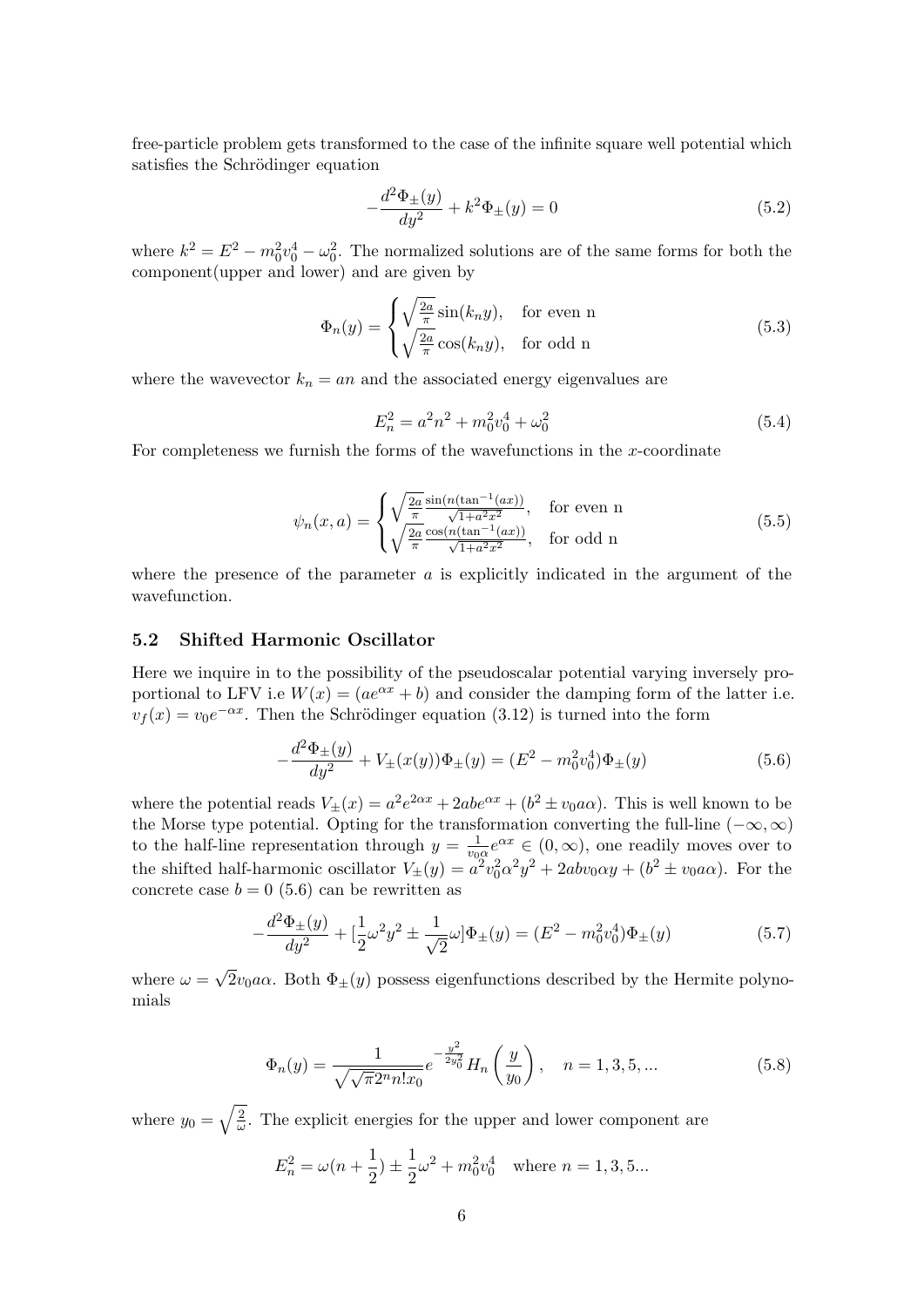#### 5.3 1-dimensional Coulomb problem

Full-line Coulomb problem belongs to the class of singular potentials in 1-dimension. An early work on it is due to Loudon [36] who concluded that except for the ground state the remaining energies displayed a two-fold degeneracy. Later, Andrews' treatment was more or less in line with London's contention except for the interpretation of certain technical features [37]. A more general treatment for N-dimensions was provided by Nieto [38]. A good review of the essential results can be found in [39].

Let us consider the choice of the pseudoscalar potential as being proportional to LVF, i.e,  $W(x) = (ae^{-\alpha x} - b)$ . Further, we assume a damping form of the Fermi velocity, i.e.,  $v_f(x) = v_0 e^{-\alpha x}$ . Equation (3.12) turns into

$$
-\frac{d^2\Phi_{\pm}(y)}{dy^2} + V_{\pm}(x(y))\Phi_{\pm}(y) = (E^2 - m_0^2 v_0^4)\Phi_{\pm}(y)
$$
\n(5.9)

where  $V_{\pm}(x)$  are given by

$$
V_{\pm}(x) = (a^2 \mp v_0 a\alpha)e^{-2\alpha x} - 2abe^{-\alpha x} + b^2
$$
\n(5.10)

which can be recognized as the Morse type potential. It holds in the entire full-line. Employing the coordinate transformation  $y = \frac{1}{y_0}$  $\frac{1}{v_0\alpha}e^{\alpha x}$  folds the interval  $(-\infty,\infty)$  into the half-line  $(0, \infty)$ . In new variable y we thus obtain the Coulomb for the potential

$$
V_{\pm}(y) = (l^2 \mp l)\frac{1}{y^2} - \frac{1}{y} + \frac{1}{4l^2}, \quad y \in (0, \infty,)
$$
\n(5.11)

where we have denoted  $l = \frac{a}{n_0}$  $\frac{a}{v_0 \alpha}$  and  $2b = \frac{1}{l}$  $\frac{1}{l}$ .

To solve (5.9) we will be guided by the standard solution of the differential equation

$$
-\frac{d^2\Lambda(s)}{ds^2} + \left(p^2 + \frac{q}{s} + \frac{r}{s^2}\right)\Lambda(s) = 0\tag{5.12}
$$

whose general solution is given by [52]

$$
\Lambda(s) \propto s^{\frac{1 \pm \sqrt{1+4r}}{2}} e^{-ps} {}_1U_1\left(\frac{q}{2p} + \frac{1 \pm \sqrt{1+4r}}{2}, 1 \pm \sqrt{1+4r}; 2ps\right) \tag{5.13}
$$

where  $1U_1$  is confluent hypergeometric function. Keeping in mind the convergence of the solution we take the positive root and assume the condition

$$
\frac{q}{2p} + \frac{1}{2} \left( 1 + \sqrt{1 + 4r} \right) = -n \qquad \text{where } n = 0, 1, 2, \dots \tag{5.14}
$$

to hold [53]. Comparing with (5.12) corresponding to the upper component, we obtain the relation

$$
p^2 = \frac{1}{4l^2} - (E^2 - m_0^2 v_0^4), \quad q = -1, \quad r = l(l-1)
$$
\n(5.15)

In terms of the energy levels this translates to the result

$$
E_{+n}^{2} = m_0^2 v_0^4 + \frac{1}{4l^2} - \frac{1}{4(n+l)^2} \qquad \text{where } n = 0, 1, 2, \dots \tag{5.16}
$$

for the upper component of the potential. These looks similar to what we have for the the usual hydrogen atom problem. The corresponding eigenfunctions follow from (5.13). Let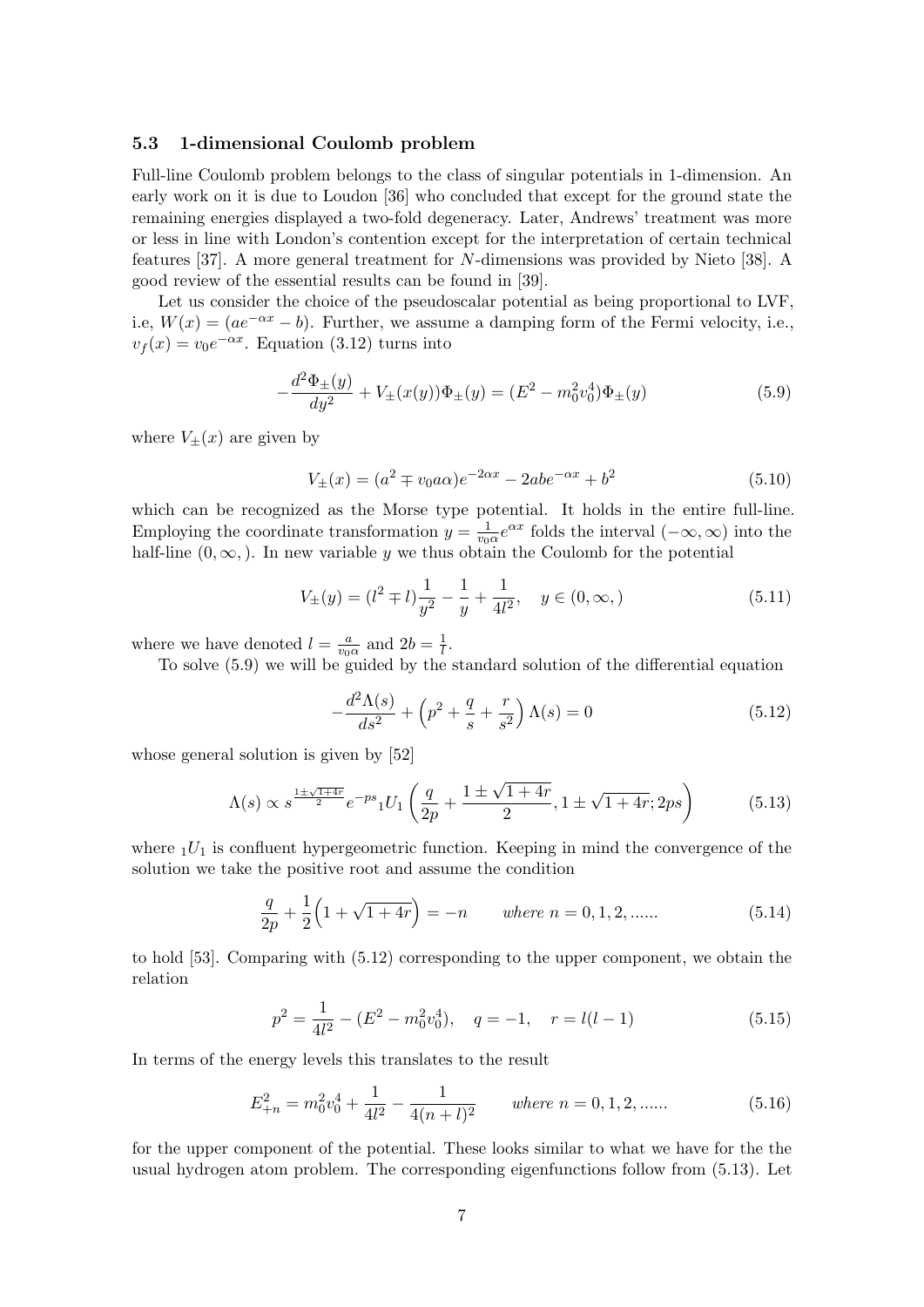us remark that the eigenfunctions can also be expressed in terms of the Whittaker function  $M(k, m; z)$  [54]

$$
\Phi_{+}(y) \propto M\left(\frac{l}{\sqrt{1 - 4\tau^2 l^2}}, l - \frac{1}{2}; \frac{\sqrt{1 - 4\tau^2 l^2}}{l}y\right) \tag{5.17}
$$

where  $\tau^2 = E^2 - m_0^2 v_0^4$ .

To conclude this section, we give the result corresponding to the lower component of the potential in (5.11). We find for the energy values are

$$
E_{-n}^{2} = m_0^2 v_0^4 + \frac{1}{4l^2} - \frac{1}{4(n+l+1)^2} \qquad \text{where } n = 0, 1, 2, \dots \tag{5.18}
$$

along with the associated eigenfunctions in terms of the confluent hypergeometric function

$$
\Phi_{-}(y) \propto y^{l+1} e^{-\frac{\sqrt{1-4\tau^2 l^2}}{2l}y} {}_{1}U_{1}\left(1+l-\frac{l}{\sqrt{1-4\tau^2 l^2}}, 2l+2; \frac{\sqrt{1-4\tau^2 l^2}}{l}y\right) \tag{5.19}
$$

where  $\tau^2 = (E^2 - m_0^2 v_0^4)$ . The presence of the exponential damping factor can be clearly noticed facilitating convergence in the region  $-\frac{1}{2\tau} < l < \frac{1}{2\tau}$ . We have thus solved the problem completely.

# 6 Non-polynomial potentials

From equation (4.3), (3.8) and (3.9), we have for the two types of the wavefunctions the respective effective potentials

$$
V_{eff}^{+} = \left(W^{2} + v_{f}W' - \frac{1}{4}v_{f}'^{2} - \frac{1}{2}v_{f}v_{f}''\right)
$$
\n(6.1)

$$
V_{eff}^- = \left(W^2 - v_f W' - \frac{1}{4} v_f'^2 - \frac{1}{2} v_f v_f''\right) \tag{6.2}
$$

Expressing  $W(x)$  in terms of an auxiliary function  $\zeta(x)$  i.e.  $W(x) = \zeta(x) - \frac{1}{2}$  $\frac{1}{2}v'_f$ , the corresponding effective potentials take the forms

$$
V_{eff}^{+} = \zeta^{2} - v_{f}'\zeta + v_{f}\zeta' - v_{f}v_{f}''
$$
\n(6.3)

$$
V_{eff}^- = \zeta^2 - \frac{d}{dx}(v_f \zeta) \tag{6.4}
$$

These conform to the generalized forms of the partner effective potentials. It is interesting to note that the following combinations of the LFV and the auxiliary function namely respectively,  $v_f = \frac{8}{2x^2+1}$  and  $\zeta(x) = x$ , provide for  $V_{eff}^-$  potential

$$
V_{eff}^{-} = x^2 + 8\frac{2x^2 - 1}{(2x^2 + 1)^2}
$$
\n(6.5)

holding for the upper component.  $V_{eff}^{+}$  is exactly in the same as the CPRS potential [51] proposed a few years ago in the context of.... In the constant mass case, the potential (6.5) supports the eigenvalues and wavefunctions

$$
\xi_n = -3 + 2n, \qquad n = 0, 3, 4, 5.... \tag{6.6}
$$

$$
\Theta(x) = \frac{P_n(x)}{(2x^2 + 1)} e^{-\frac{x^2}{2}}
$$
\n(6.7)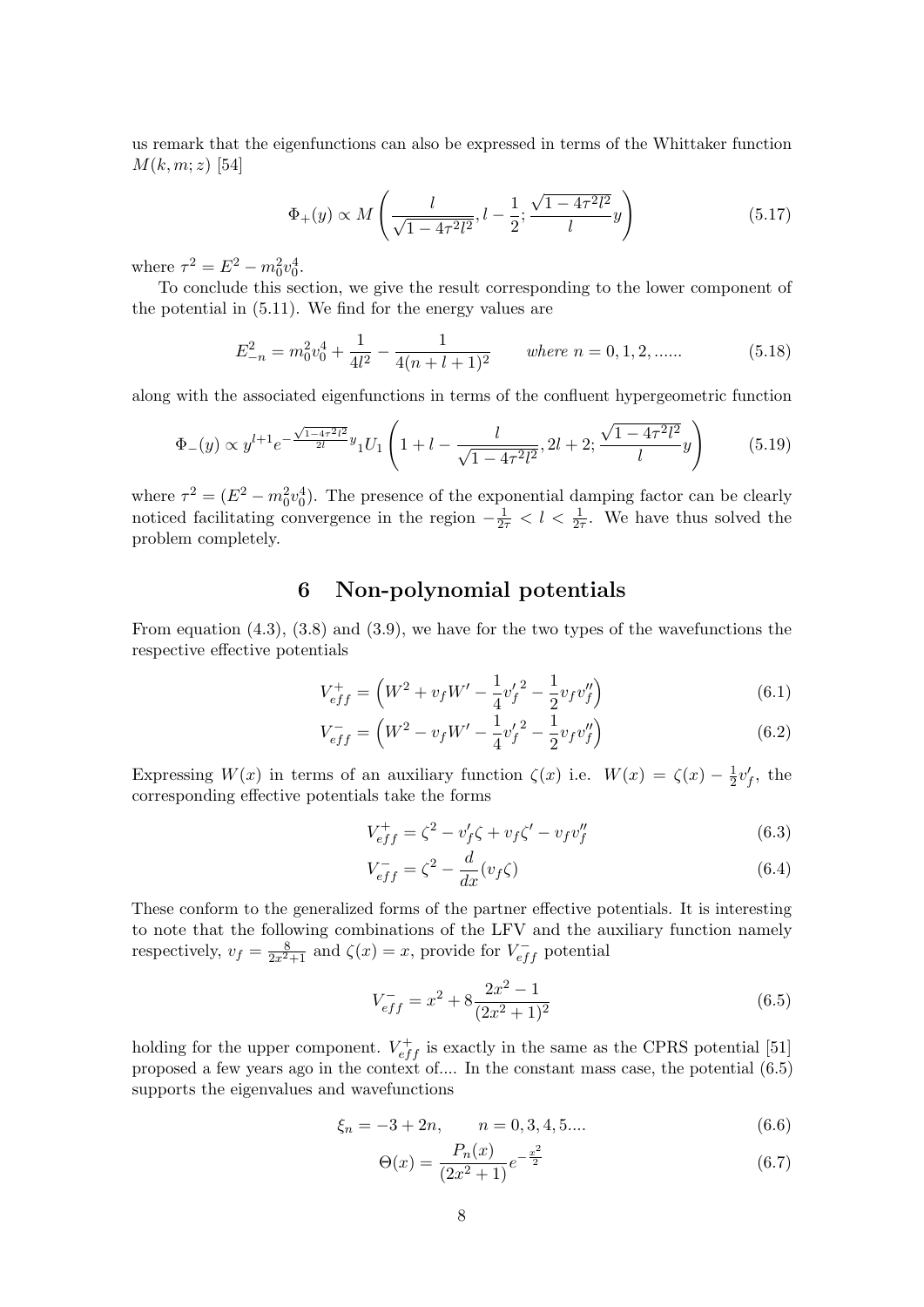where  $P_n(x)$  are given in terms of the Hermite polynomials  $H_n(x)$  by

$$
P_n(x) = \begin{cases} 1, & n = 0\\ H_n(x) + 4nH_{n-2}(x) + 4n(n-3)H_{n-4}(x), & n = 3, 4, 5 \dots \end{cases} \tag{6.8}
$$

In Figure 1 a sketch of  $V_{eff}^{+}$  is shown.

On the other hand, for the upper component we have

$$
V_{eff}^{+} = x^{2} + \frac{8}{(2x^{2} + 1)} + \frac{32x^{2}}{(2x^{2} + 1)^{2}} + \frac{256}{(2x^{2} + 1)^{3}} - \frac{2048x^{2}}{(2x^{2} + 1)^{4}}
$$
(6.9)

To the best of our knowledge, this version of an extended non-polynomial potential is new. It depicts a double-well potential. For the first two terms it conforms to the standard type whose exact solutions are given by the confluent Heun functions. For a detailed account we refer to [55]. The additional terms act as damping effects whose significance is insignificant. The profile of (6.10) is sketched in Figure 2. Some remarks on the qualitative analysis are in order. The local minimum points of this above potential is at  $x_{min} = \pm 0.964633$  where the values of  $V_{eff}^{+}(x_{min}) = 3.74132$  while the maixmum value  $V_{eff}^{+}(x_{max}) = 264$  which is at  $x_{max} = 0$ .



To summarize, we have investigated in this article a class of Dirac Hamiltonian against the background of spatially-dependent mass and Fermi velocity. By converting to a pair of coupled equations when the Hamiltonian acts on the two-component spinor, we find that these equations resemble the corresponding PDM forms resulting from the von Roos prescription of the modified Hermitian kinetic energy operator. By observing that the underlying pseudoscalar potential also acting as the superpotential, we solve for several classes of solvable systems that include the free particle, shifted harmonic oscillator, 1D Coulomb and CPRS.

7 Summary

# 8 Acknowledgment

I thank Prof. Bijan Bagchi for valuable guidance.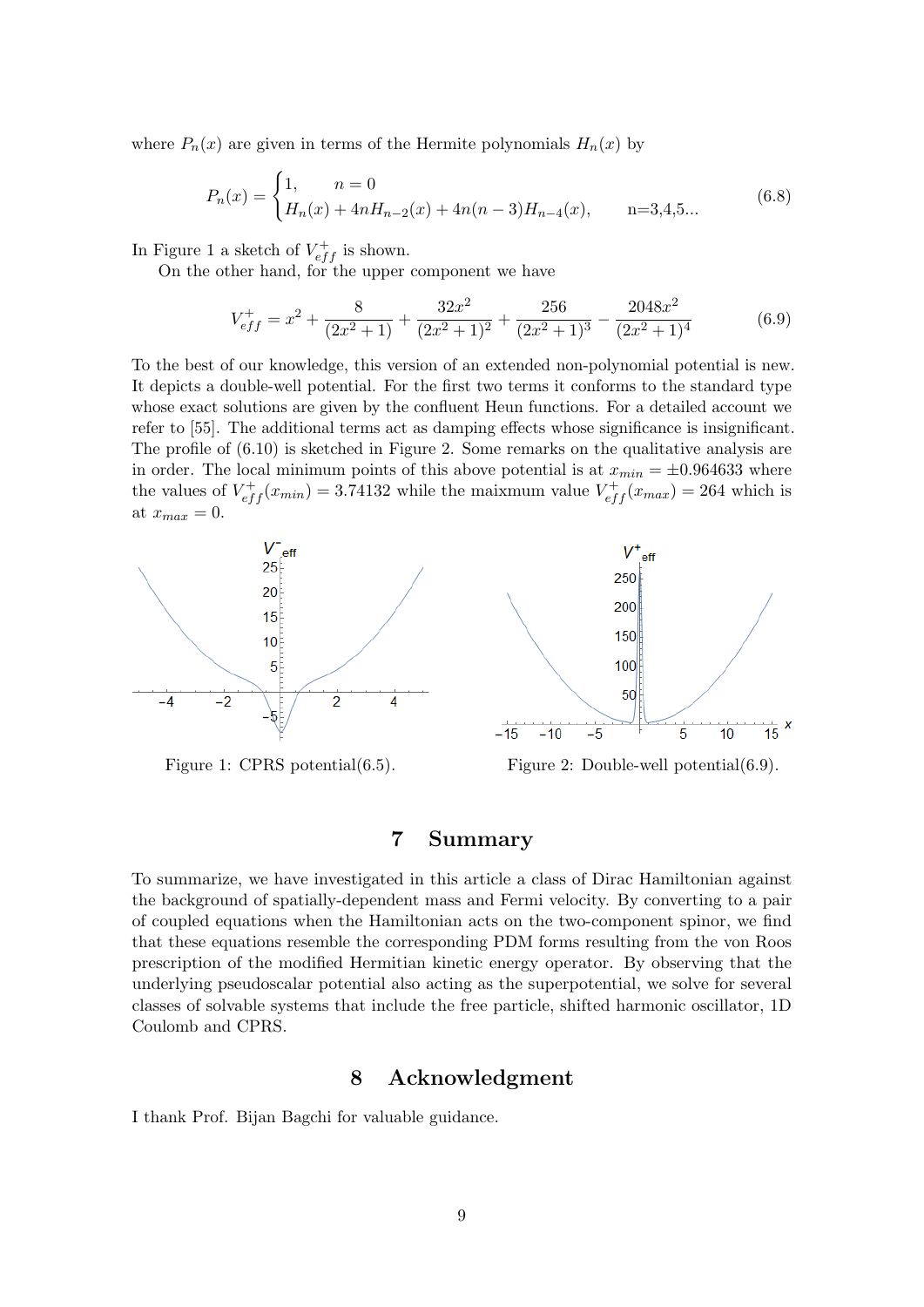### References

- [1] B. Thaller, The Dirac equation, Springer (1992)
- [2] D. Demir Kizilirmak, S. Kuru and J. Negro, Dirac-Weyl equation on a hyperbolic graphene surface under magnetic fields, J Physica E 118 113926 (2020).
- [3] C. A. Downing and M. E. Portnoi, Magnetic quantum dots and rings in two dimensions, Phys Rev B 94 165407 (2016).
- [4] M. Castillo-Celeita and C. D. J. Fernández, Dirac electron in graphene with magnetic fields arising from first-order intertwining operators, J Phys A Math Theor 53, 035302 (2020).
- [5] K. S. Novoselov, A. K. Geim, S. V. Morozov, D. Jiang, Y. Zhang, S. V.Dubonos, I. V. Grigorieva and A. A. Firsov, Electric Field Effect in Atomically Thin Carbon Films, Science **306** 666 (2004).
- [6] A. H. Castro Neto, F. Guinea, N. M. R. Peres, K. S. Novoselov and A. K. Geim , The electronic properties of graphene, Rev Mod Phys. 81, 109 (2009).
- [7] A. Gallerati, Graphene properties from curved space Dirac equation, Eur. Phys. J. Plus 134, 202 (2019).
- [8] F. de Juan, M. Sturla, and M. A. H. Vozmediano, Space dependent Fermi velocity in strained graphene, Phys. Rev. Lett. 108, 227205 (2012).
- [9] H. Yan, Z.-D. Chu, W. Yan, M. Liu, L. Meng, M. Yang, Y. Fan, J. Wang, R.-F. Dou, Y. Zhang, Z. Liu, J.-C. Nie, and L. He, Superlattice dirac points and spacedependent fermi velocity in a corrugated graphene monolayer, Phys. Rev. B 87, 075405 (2013).
- [10] W.-J. Jang, H. Kim, Y.-R. Shin, M. Wang, S. K. Jang, M. Kim, S. Lee, S.-W. Kim, Y. J. Song, and S.-J. Kahng, Observation of spatially-varying fermi velocity in strained-graphene directly grown on hexagonal boron nitride, Carbon  $74$ ,  $139 - 145$ (2014).
- [11] G. Gui, J. Li and J. Zhong, , Non-Relativistic Anti-Snyder Model and Some Applications, Phys. Rev. B 78, 075435 (2008).
- [12] O. Panella, P. Roy, Phys. Lett. A 376, (2012); see also B. Roy, Mod. Phys. Lett. B 20, 17, (2006).
- [13] O. Mustafa, (1+1)-Dirac bound states in one dimension, with position-dependent Fermi velocity and mass, Cent. Eur. J. Phys. 11(4) (2013).
- [14] M. Oliva-Leyva, J. E. Barrios-Vargas and C. Wang, Fingerprints of a positiondependent Fermi velocity on scanning tunnelling spectra of strained graphene, J. Phys.: Condens. Matter 30, 085702 (2018).
- [15] A. L. Phan and D.N. Le, Electronic transport in two-dimensional strained Dirac materials under multi-step Fermi velocity barrier: transfer matrix method for supersymmetric systems, Eur. Phys. J. B (2021), 94.
- [16] L. Andrianopoli, B.L. Cerchiai, R. D'Auria, A. Gallerati, R. Noris, M. Trigiante and J. Zanelli,  $\mathcal{N}=1$  extended  $D=4$  supergravity, Unconventional SUSY and Graphene, J. High Energy Phys., 01, 084 (2020).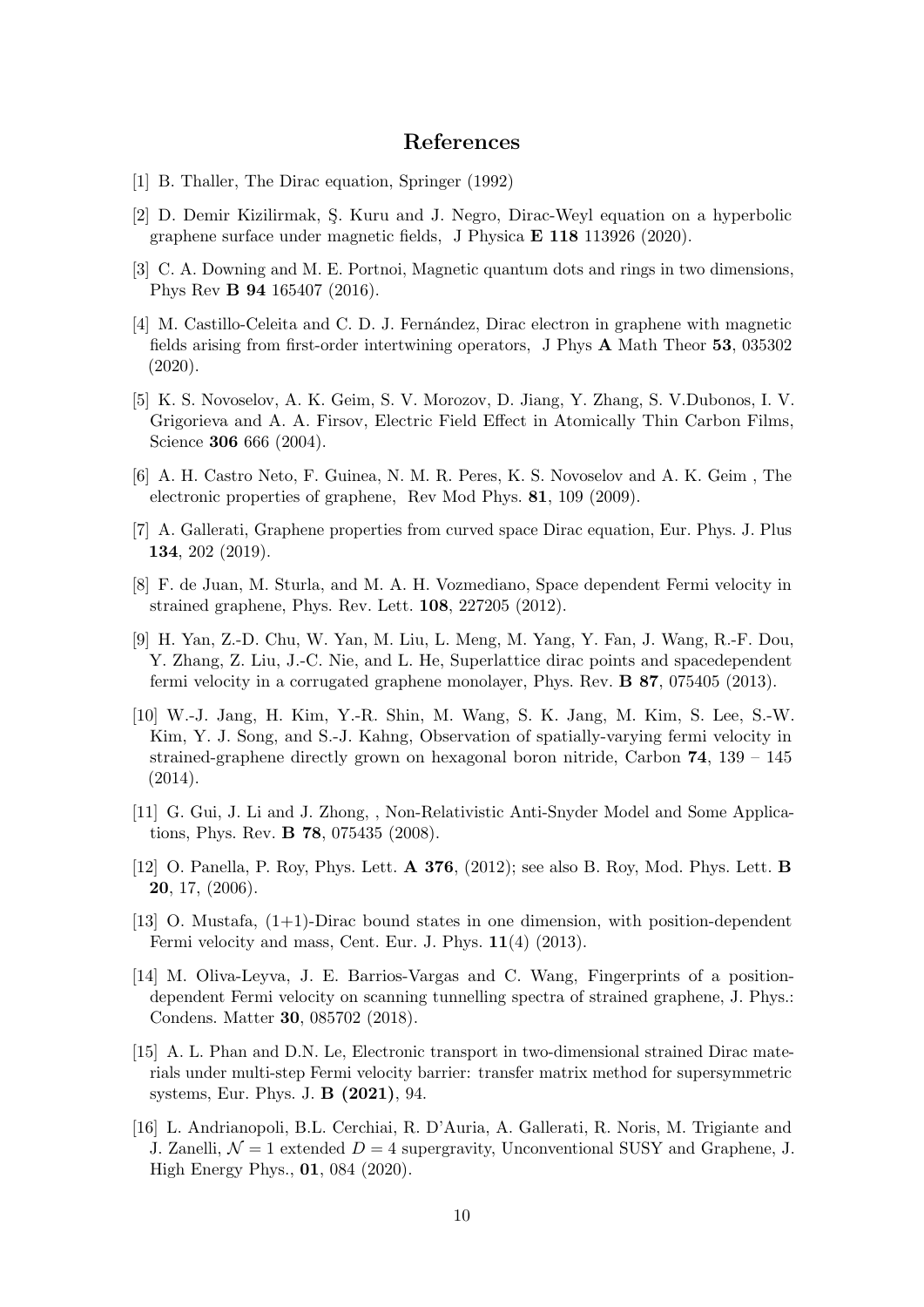- [17] R W Haymaker and A R P Rau, Supersymmetry in quantum mechanics, Am. J. Phys. 54, 928 (1986).
- [18] G. Junker, Supersymmetric methods in quantum and statistical physics, Springer (1996).
- [19] F. Cooper, A. Khare and U. Sukhatme, Supersymmetry and quantum mechanics, Phys. Rep. 251, 267 (1995).
- [20] B. Bagchi and R. Ghosh, Dirac Hamiltonian in a supersymmetric framework, J. Math. Phys. 62, (2021) (in press).
- [21] D. J. Ben Daniel and C. B. Duke, Space-Charge Effects on Electron Tunneling, Phys. Rev. B 152, 683 (1966).
- [22] G. Bastard, Superlattice band structure in the envelope-function approximation, Phys. Rev. B 24, 5693 (1981).
- [23] Q.-G. Zhu and H. Kroemer, Interface connection rules for effective-mass wave functions at an abrupt heterojunction between two different semiconductors, Phys. Rev. B 27, 3519 (1983).
- [24] T. L. Li and K. J. Kuhn, Band-offset ratio dependence on the effective-mass Hamiltonian based on a modified profile of the  $GaAs - Al_xGa_{1-x}As$  quantum well, Phys. Rev. B 47, 12760 (1993).
- [25] M. Willatzen and B. Lassen, The Ben Daniel–Duke model in general nanowire structures, J. Phys.(Cond. Matt.) 19, 136217 (2007).
- [26] A. D. Alhaidari, Generalized spin and pseudo-spein symmetry: Relativistic extension of supersymmetric quantum mechanics, Phys Lett. B 699, 309 (2011).
- [27] G. Junker, Supersymmetric Dirac-Hamiltonians in (1+1) dimensions revisited, Eur Phys J Plus 135, 464 (2020).
- [28] I.I. Rabi, Das freie Elektron im homogenen magnetfeld nach der diracschen theorie, Zeit. f. Physik 49, 507 (1928).
- [29] C.L. Ching, C. X. Yeo and W. K. Ng, Non-Relativistic Anti-Snyder Model and Some Applications, Int. J. Mod. Phys. A 32, 1750009 (2017).
- [30] A.M. Ishkhanyan, Exact solution of the 1D Dirac equation for the inverse-square-root potential, Zeitschrift für Naturforschung  $\bf{A}$  75, 771 (2020).
- [31] D. P. DiVincenzo and E. J. Mele, Self-consistent effective-mass theory for intralayer screening in graphite intercalation compounds, Phys. Rev. B 29, 1685 (1984).
- [32] N.M.R. Peres, Scattering in one-dimensional heterostructures described by the Dirac equation, J. Phys.: Condens. Matter 21, 095501 (2009).
- [33] O. von Roos, Position-dependent effective masses in semiconductor theory, Phys. Rev.B 27, 7547 (1983).
- [34] B. Bagchi, P. Gorain, C. Quesne and R. Roychoudhury, A general scheme for the effective-mass Schrödinger equation and the generation of the associated potentials, Mod. Phys.Lett.A 19, 2765 (2004).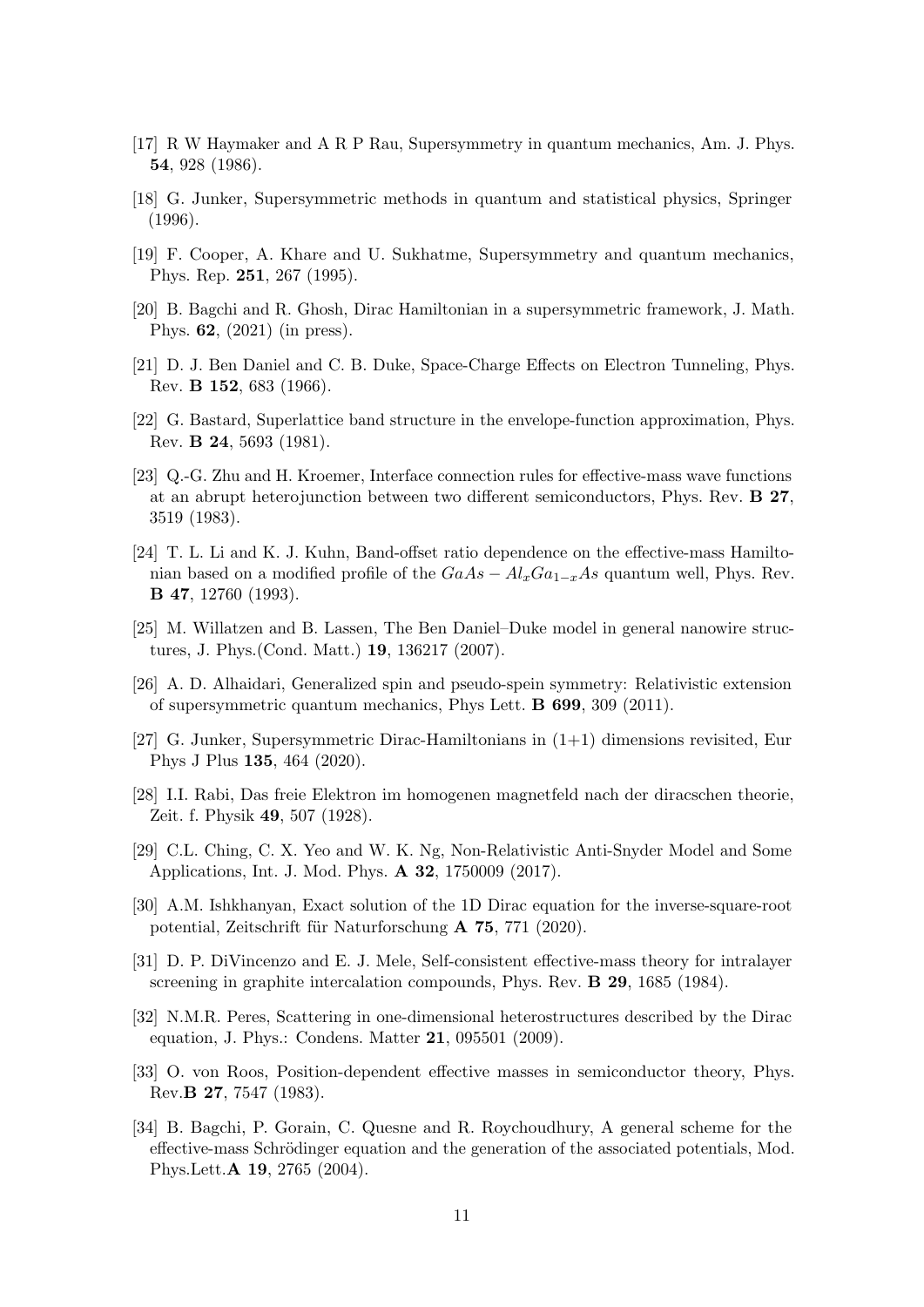- [35] B. Bagchi, A. Banerjee, C. Quesne and V. M. Tkachuk, Deformed shape invariance and exactly solvable Hamiltonians with position-dependent effective mass, J. Phys. A: Math. Gen. 38, 2929 (2005).
- [36] R. Loudon, One-Dimensional Hydrogen Atom, Am. J. Phys. 27, 649 (1959).
- [37] M. Andrews, Singular potentials in one dimension, Am. J. Phys. 44, 1064 (1976).
- [38] M.M. Nieto, Hydrogen atom and relativistic pi-mesic atom in N-space dimensions, Am. J. Phys. 47, 1067 (1979).
- [39] G. Palma and U. Raff, The One Dimensional Hydrogen Atom Revisited , Can J. Phys. 84, 787 (2006).
- [40] A de Souza Dutra and C Almeida, Exact solvability of potentials with spatially dependent effective masses, Phys. Lett. A 275, 25 (2000).
- [41] O. Mustafa and Z Algadi, Position-dependent mass operator and minimal coupling: point canonical transformation and isospectrality, Eur. Phys. J. Plus 134, 228 (2019).
- [42] C. Tezcan, R. Sever and O. Yesiltas, A new approach to the exact solutions of the effective mass Schrodinger equation, Int. J. Theor. Phys. 47, 1713 (2008).
- [43] A. Dhahbi, Y. Chargui1, A. Trablesi, A new class of exactly solvable models within the Schrödinger equation with position dependent mass, J. App. Maths. Phys. 7, 1013 (2019).
- [44] J. F. Cariñena, M. F. Rañada and M. Santander, The quantum harmonic oscillator on the sphere and the hyperbolic plane, Ann Phys. 322, 2249 (2007).
- [45] S. Cruz y Cruz and O. Rosas-Ortiz, Dynamical Equations, invariants and spectrum generating algebras of mechanical systems with position-dependent mass, SIGMA 9, 004 (2013).
- [46] M. Znojil and G. Lévai, Schrödinger equations with indefinite effective mass, Phys. Lett. A 367, 3000 (2012)
- [47] M. S. Cunha and H. R. Christiansen, Analytic results in the position-dependent mass Schrödinger equation, Comm. Theor. Phys. 60, 642 (2013).
- [48] M. R. Geller and W. Kohn, Quantum mechanics of electrons in crystals with graded composition, Phys. Rev. Lett. 70, 3103 (1993).
- [49] L. Serra, E. Lipparini, Spin response of unpolarized quantum dots, Europhys. Lett. 40, 667 (1997).
- [50] M. Barranco, M. Pi, S M Gatica, E. S. Hern´andez, J Navarro, Structure and energetics of mixed Helium-4 - Helium-3 drops, Phys. Rev. B 56, 8997 (1997).
- [51] J. F. Cariñena, A. M. Perelomov, M. F. Rañada, M. Santander, A quantum exactly solvable nonlinear oscillator related to the isotonic oscillator, J. Phys. A: Math. Theor. 41, 085301 (2008).
- [52] A. D. MacDonald, Properties of the Confluent Hypergeometric Function, Technical report 84, MIT, (1948).